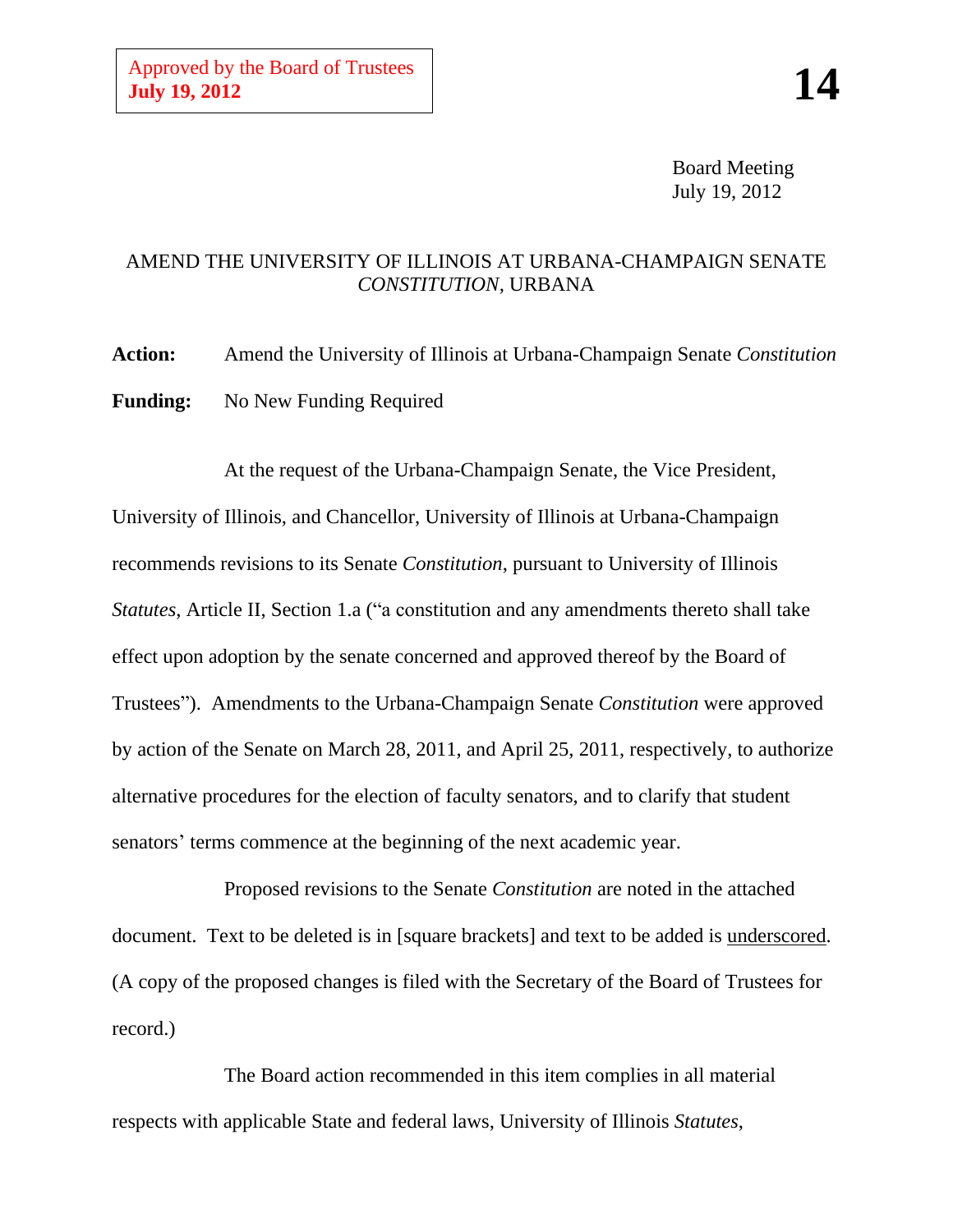*The General Rules Concerning University Organization and Procedure*, and Board of

Trustees policies and directives.

The proposed changes to the Senate *Constitution* were reported to the

University Senates Conference for record.

The President of the University concurs.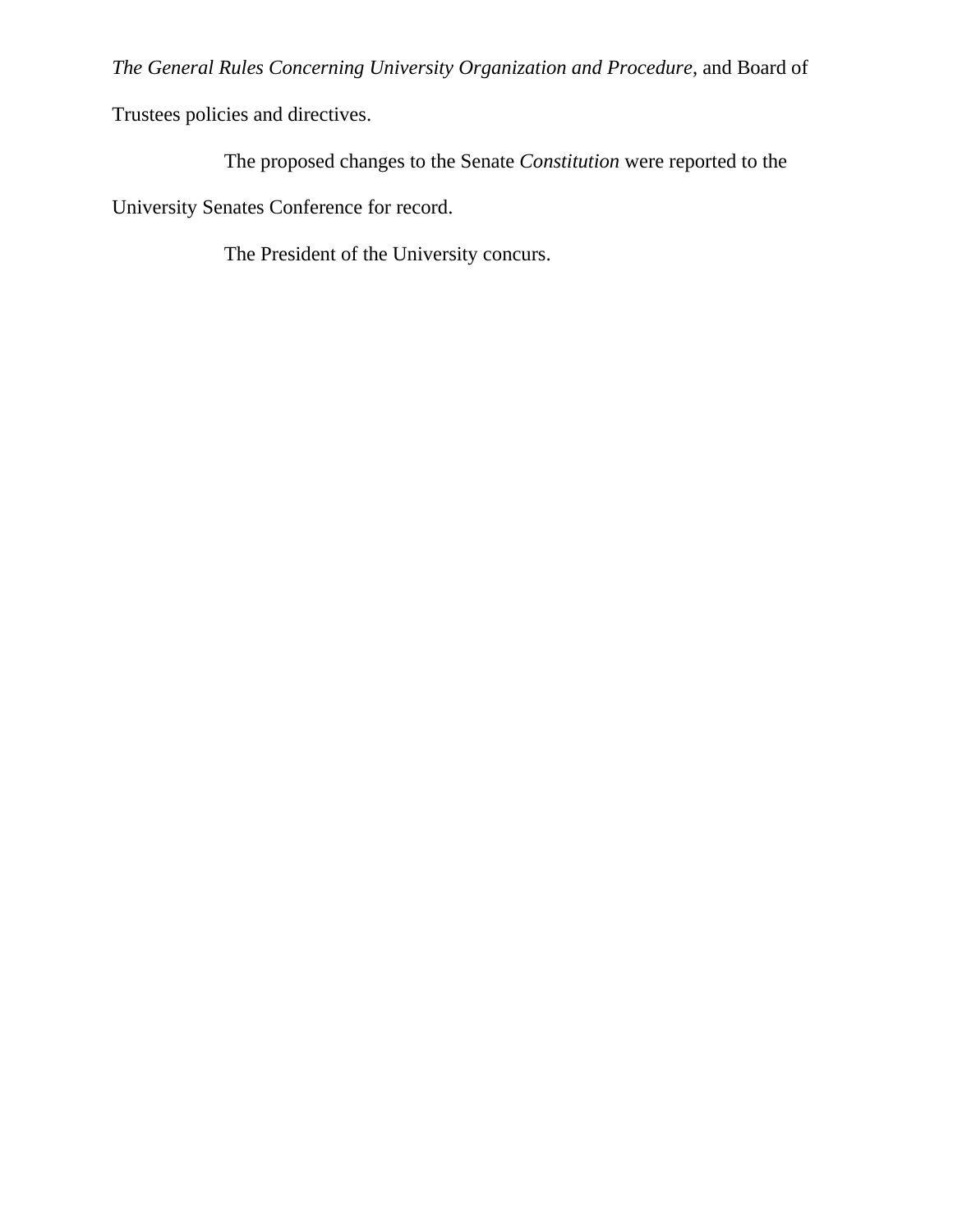#### **UNIVERSITY OF ILLINOIS URBANA-CHAMPAIGN SENATE**

University Statutes and Senate Procedures (Second Reading;Action)

SP.11.05 Proposed Revision to the *Constitution*, Article II, Section 6 – Nominating **Procedures** 

### **BACKGROUND**

The *Senate Constitution* provides for a two-step process for the election of faculty senators. There is first a nominating ballot, intended to determine those faculty members of the voting unit (usually a department) who are interested in running for the Senate, and to reduce their number to not more than twice the number of seats to be filled in the election. There is then a final ballot in which the voting members of the unit elect their representatives.

The *Constitution* specifies that the nominating ballot shall contain "the names of all those eligible to vote in the unit." The experience of some units has been that various members of the faculty who are not interested in running or serving in the Senate nevertheless neglect to inform their colleagues, and thereby sometimes get elected. So some units have formed the practice of first asking all eligible voters in the unit to indicate whether they are willing to serve if elected, and then including in the nominating ballot only those who have affirmed their willingness. (The USSP Committee refers to this as an "opt-in" procedure.)

Until recently, the *Senate Election Rules* required the nominating ballots to include all those eligible to serve. However, they provided for those unit members who were "not available for election" for any reason to so notify the department office, and thus presumably be omitted from the nominating ballot. (USSP refers to this as an "opt-out" procedure.)

At the Senate meeting of October 4, 2010, the Senate adopted SP.10.08, amending the *Senate Election Rules* to provide that:

A unit may choose to prepare a nominating ballot that either:

(1.) contains the names of all members of the faculty except those who are unwilling to serve or

(2.) contains the names of the members of the faculty who have expressed a willingness to serve.

I.e., a unit may adopt either an opt-in or an opt-out procedure. (This is what many departments have been doing for some years.)

However, it was pointed out at that Senate meeting that the *Constitution* does not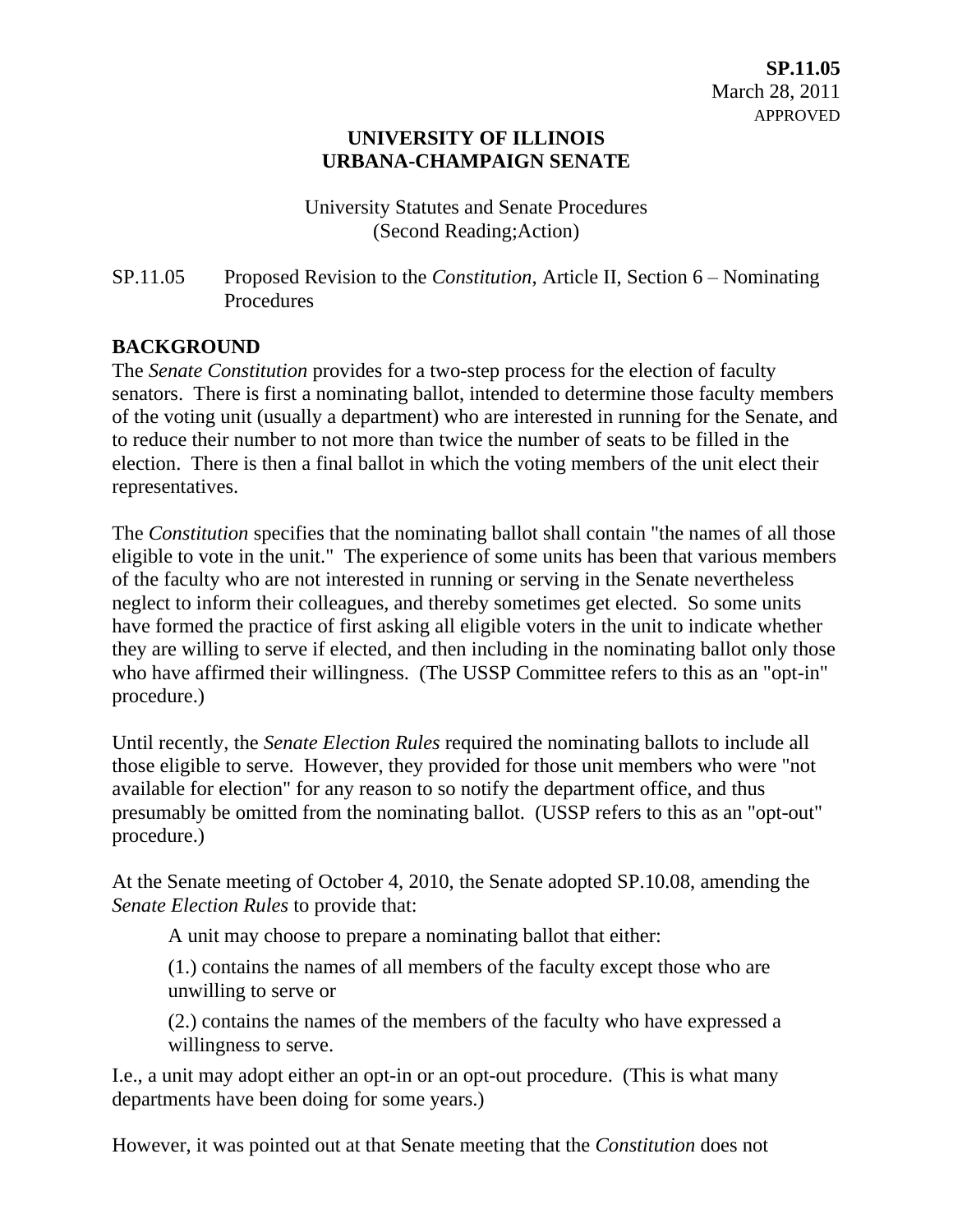authorize an opt-in procedure. (It is not clear that it even authorizes an opt-out procedure.)

USSP now proposes that the Senate amend the *Constitution* to clearly authorize both of these alternatives.

# **RECOMMENDATIONS**

The Senate Committee on University Statutes and Senate Procedures recommends approval of the following revisions to the *Constitution*. Text to be deleted is indicated in [square brackets] and text to be added is underscored.

# **PROPOSED REVISION TO THE** *CONSTITUTION, ARTICLE II, SECTION 6*

 6. Each faculty voting unit shall provide to its faculty electorate a nominating ballot [containing the names of all those eligible to vote in the unit] that either contains the names of all those faculty who are eligible to vote in the unit except those who are unwilling to serve, or contains the names of all those faculty who are eligible to vote in the unit who have expressed a willingness to serve. Each member of the unit's faculty electorate shall be entitled to cast one nominating vote for each open senatorial position apportioned to the unit; there shall be no cumulative voting. The voting unit shall then prepare an election ballot containing the names of those who received the highest number of nominating votes and who are willing to serve. The number of names on the election ballot shall equal twice the number of those to be elected or all of those nominated, if the number of those nominated is less than twice the 13 number to be elected. The nominees receiving the highest numbers of votes shall be deemed elected.

15

UNIVERSITY STATUTES AND SENATE PROCEDURES William Maher, Chair H. George Friedman Karen Hogenboom Christopher Kunzweiler Melissa Madsen Anna-Maria Marshall Alec Meyerholz Kristine Campbell, *Observer* Robert C. Damrau, *Ex officio* Sandy Jones, *Ex officio (designee)*